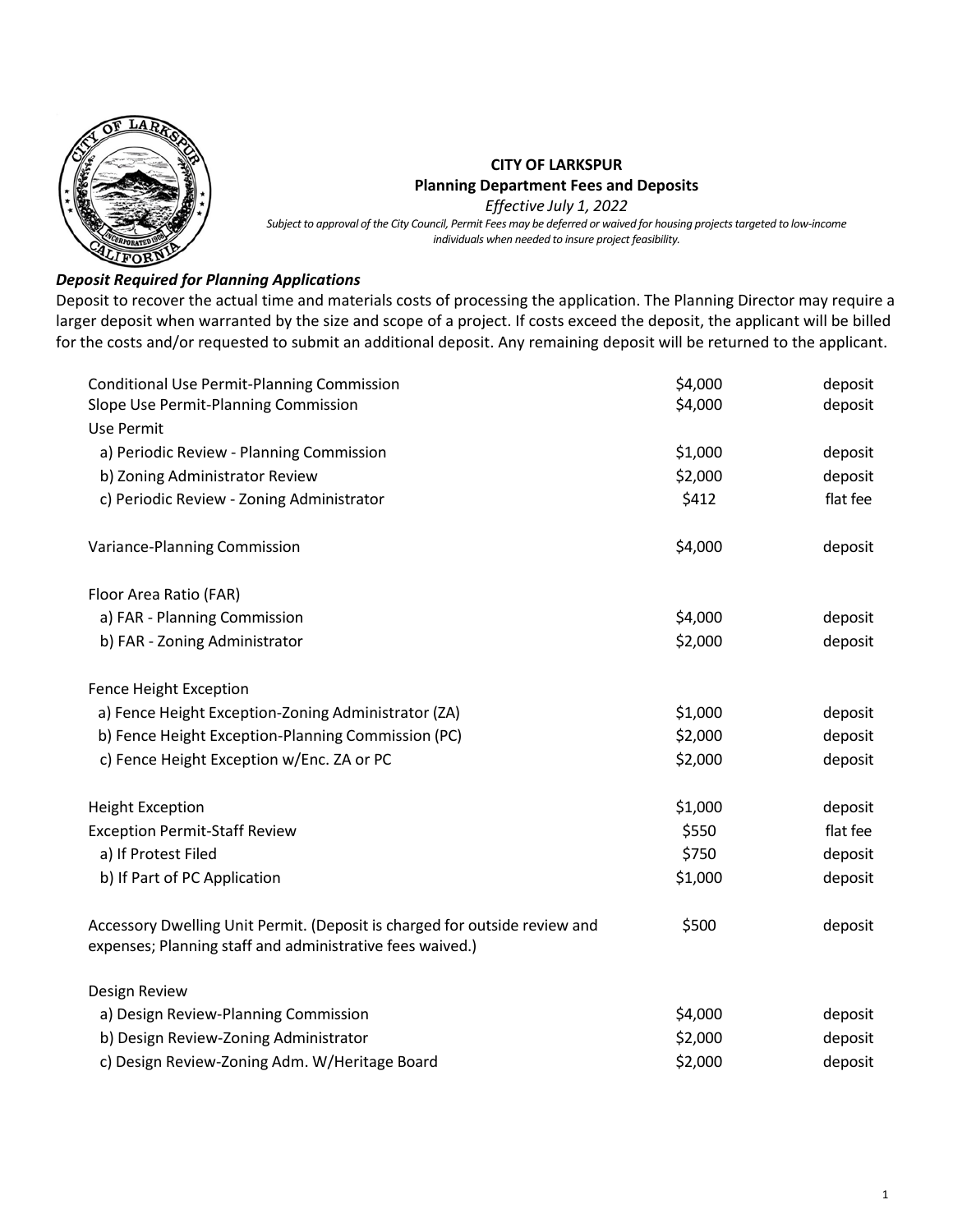| <b>Circulation Assessment Permit-Planning Commission</b>                | \$4,000                                   | deposit  |
|-------------------------------------------------------------------------|-------------------------------------------|----------|
| <b>Inclusionary Housing Agreement</b>                                   | \$4,000                                   | deposit  |
|                                                                         |                                           |          |
| <b>Sign Review</b>                                                      |                                           |          |
| a) Sign Review or Variance-Planning Commission                          | \$1,000                                   | deposit  |
| b) Sign Review-Zoning Administrator                                     | \$366                                     | flat fee |
| c) Sign Program Review-Planning Commission                              | \$2,000                                   | deposit  |
| d) Sign Exception Permit-Planning Commission                            | \$2,000                                   | deposit  |
| e) Administrative Sign Review                                           | \$46                                      | flat fee |
| General Plan Amendment (GPA)                                            |                                           |          |
| a) GPA - City Council                                                   | \$5,000                                   | deposit  |
| b) GPA - Consistency Finding - Planning Commission                      | \$1,000                                   | deposit  |
| Zone Change                                                             |                                           |          |
| a) Rezoning                                                             | \$5,000                                   | deposit  |
| b) Zoning Ordinance Text Change Request                                 | \$5,000                                   | deposit  |
|                                                                         |                                           |          |
| Planned Development                                                     |                                           |          |
| a) Planned Unit Development                                             | \$10,000                                  | deposit  |
| b) Residential Master Plan                                              | \$10,000                                  | deposit  |
| c) Planned Development-Preliminary Dev. Plan                            | \$10,000                                  | deposit  |
| d) Planned Development-Precise Dev. Plan                                | \$10,000                                  | deposit  |
| e) Planned Dev.-Amendment/Review Related                                | \$5,000                                   | deposit  |
| Development Agreement                                                   |                                           |          |
| a) Development Agreement Processing                                     | \$10,000                                  | deposit  |
| b) Development Agreement Amendment/Review                               | \$5,000                                   | deposit  |
| <b>Subdivision Review</b>                                               |                                           |          |
| a) Tentative Map                                                        |                                           |          |
| i) Minor Subdivision, 4 or less lots (Including reversion to acreage.)  | \$5,000                                   | deposit  |
| ii) Major Subdivision, 5 or more lots (Including reversion to acreage.) | \$10,000                                  | deposit  |
| b) Final Map (fee in addition to Public Works) (Including reversion to  | \$4,000                                   | deposit  |
| acreage.)                                                               |                                           |          |
| c) Lot Line Adjustment & Lot Merger                                     | \$4,000                                   | deposit  |
| d) Subdivision Map Extension                                            | \$4,000                                   | deposit  |
| <b>Small Wireless Cell Permit</b>                                       | \$1,000                                   | deposit  |
| Environmental Impact Report (EIR)                                       |                                           |          |
| a) Initial Study/Neg Dec                                                | \$5,000                                   | deposit  |
| b) EIR Preparation                                                      | <b>Consultant Cost</b>                    | deposit  |
| c) EIR Administration and Review                                        | \$5,000                                   | deposit  |
| d) EIR - Notice of determination                                        | Recording fees to be paid by applicant to |          |
|                                                                         | Marin County Clerk upon filing.           |          |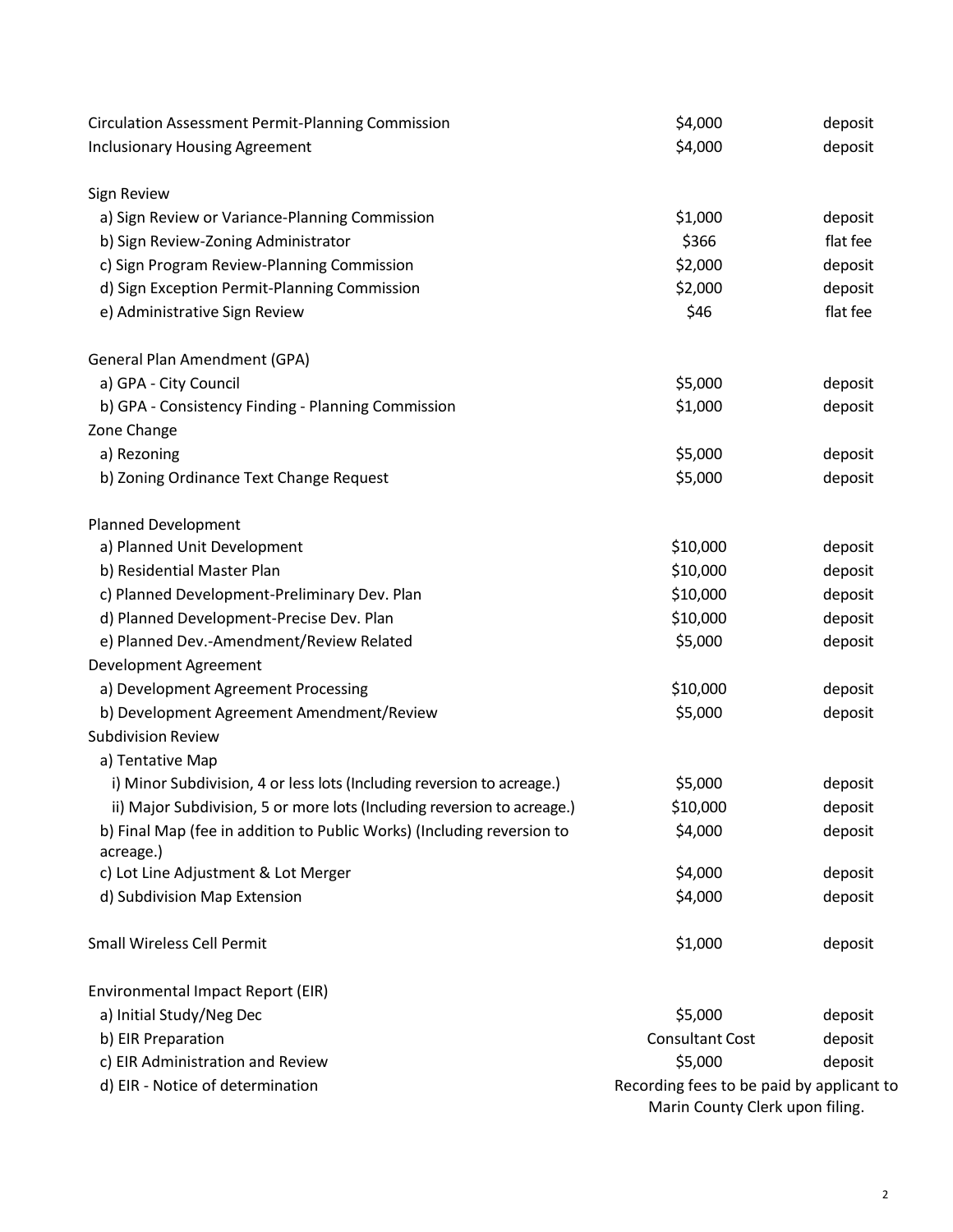| Heritage Tree Removal Permit-Planning Commission                                                                                                                                                                                                                                                                                            | \$1,000                 | deposit   |
|---------------------------------------------------------------------------------------------------------------------------------------------------------------------------------------------------------------------------------------------------------------------------------------------------------------------------------------------|-------------------------|-----------|
| Heritage Tree Removal Permit - Administrative                                                                                                                                                                                                                                                                                               | \$208                   | flat fee  |
| Heritage Tree Removal Permit Fees may be waived for the following:                                                                                                                                                                                                                                                                          |                         |           |
| <b>Emergency Removal:</b> Poses an immediate hazard as determined by the                                                                                                                                                                                                                                                                    |                         |           |
| City Manager and/or his designee; found to be a danger to life or                                                                                                                                                                                                                                                                           |                         |           |
| property.                                                                                                                                                                                                                                                                                                                                   |                         |           |
| Pyrophytic Trees: as defined by Ordinance or otherwise determined to<br>be a fire hazard and required for removal by Fire Department.                                                                                                                                                                                                       |                         |           |
| <b>Miscellaneous Fees</b>                                                                                                                                                                                                                                                                                                                   |                         |           |
| <b>Massage Permit Application Review</b>                                                                                                                                                                                                                                                                                                    |                         |           |
| a) Business Establishment                                                                                                                                                                                                                                                                                                                   |                         |           |
| i) Initial                                                                                                                                                                                                                                                                                                                                  | \$541                   | fixed fee |
| ii) Renewal                                                                                                                                                                                                                                                                                                                                 | \$270                   | fixed fee |
| b) Sole Proprietor                                                                                                                                                                                                                                                                                                                          |                         |           |
| i) Initial                                                                                                                                                                                                                                                                                                                                  | \$352                   | fixed fee |
| ii) Renewal                                                                                                                                                                                                                                                                                                                                 | \$178                   | fixed fee |
| c) Late Payment                                                                                                                                                                                                                                                                                                                             |                         |           |
| i) 30 days past due                                                                                                                                                                                                                                                                                                                         | \$50                    |           |
| ii) 60 days past due                                                                                                                                                                                                                                                                                                                        | \$100                   |           |
| Appeals to Planning Commission (PC)                                                                                                                                                                                                                                                                                                         |                         |           |
| Applicant                                                                                                                                                                                                                                                                                                                                   | \$1,000                 | flat fee  |
| Non-Applicant                                                                                                                                                                                                                                                                                                                               | \$750                   | flat fee  |
| Appeals of PC Decision to the City Council                                                                                                                                                                                                                                                                                                  |                         |           |
| Applicant                                                                                                                                                                                                                                                                                                                                   | \$1,000                 | flat fee  |
| Non-Applicant                                                                                                                                                                                                                                                                                                                               | \$750                   | flat fee  |
| Central Marin Fire Department Review of Planning Applications<br>Fee amounts in this schedule are provided for informational purposes only. They are not established or<br>modified by the City of Larkspur. In the case of discrepancies, fee amounts adopted by Central Marin<br>Fire Authority shall supersede the amounts listed below. |                         |           |
| Minor Design Review                                                                                                                                                                                                                                                                                                                         | \$190                   | flat fee  |
| Major Design Review                                                                                                                                                                                                                                                                                                                         | \$328                   | flat fee  |
| Retention of Consultants (including City Attorney)                                                                                                                                                                                                                                                                                          | Consultant Cost plus 5% | deposit   |
| <b>Planning Staff Review</b>                                                                                                                                                                                                                                                                                                                | \$500                   | deposit   |
| <b>Pre-Application Conference</b>                                                                                                                                                                                                                                                                                                           | <b>TBD</b>              | deposit   |
| <b>Permit Extension Requests</b>                                                                                                                                                                                                                                                                                                            |                         |           |
| a) Permit Extension - Planning Commission                                                                                                                                                                                                                                                                                                   | \$2,000                 | deposit   |
| b) Permit Extension - Planning Director                                                                                                                                                                                                                                                                                                     | \$183                   | flat fee  |
| Zoning Compliance-Letter/Certificate                                                                                                                                                                                                                                                                                                        | \$229                   | flat fee  |
| Mills Act Request                                                                                                                                                                                                                                                                                                                           | \$2,000                 | deposit   |
| Planning Site Inspection                                                                                                                                                                                                                                                                                                                    | \$300                   | deposit   |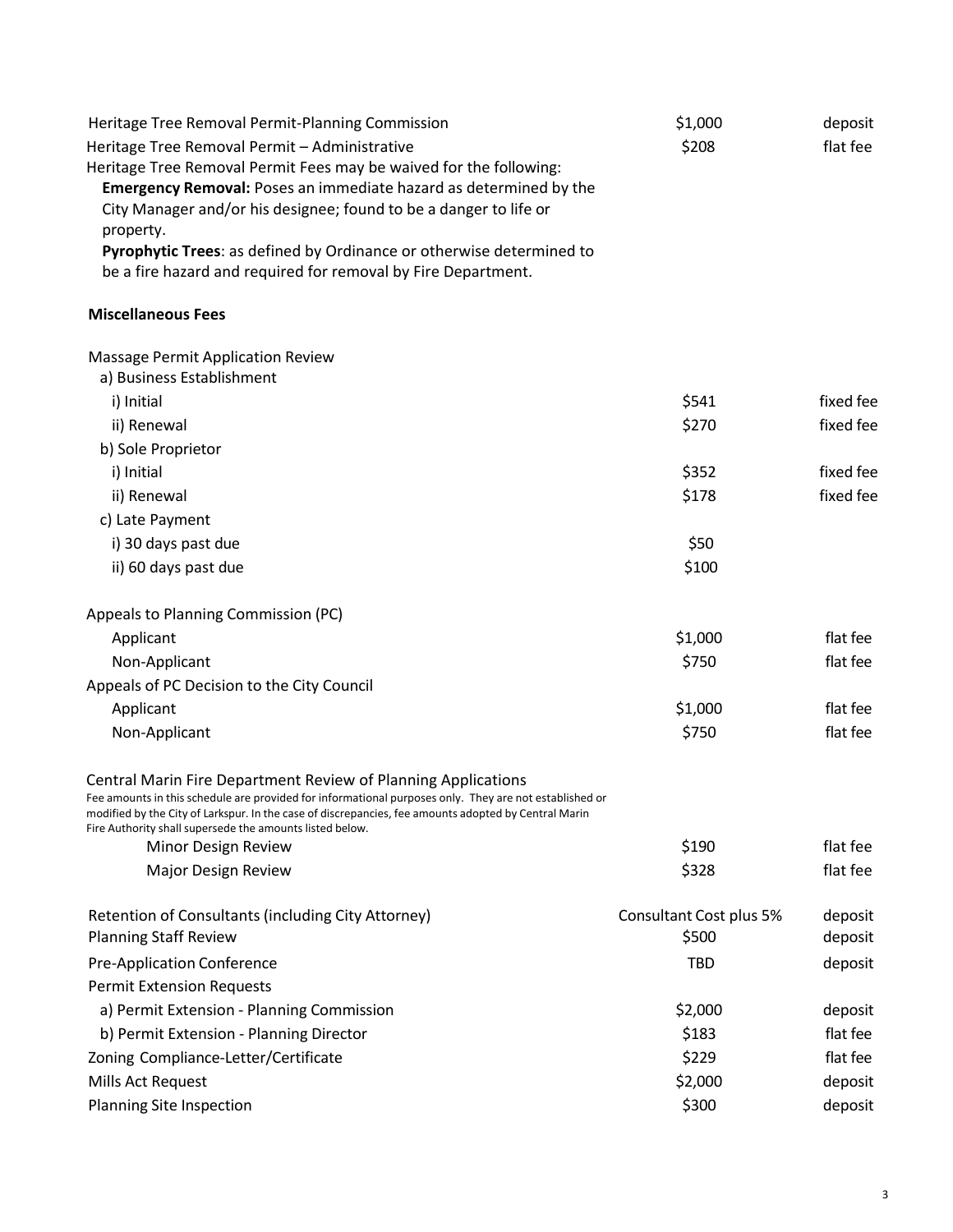| Research Fee (After first 15 minutes)                                                                                                                                                                                                  | <b>Time and Materials</b> | deposit     |
|----------------------------------------------------------------------------------------------------------------------------------------------------------------------------------------------------------------------------------------|---------------------------|-------------|
| Research Fee                                                                                                                                                                                                                           | \$500                     | deposit     |
| Certificate of Compliance                                                                                                                                                                                                              | \$4,000                   | deposit     |
| Home Occupation                                                                                                                                                                                                                        |                           |             |
| a) Home Occupation Review w/o Inspection                                                                                                                                                                                               | \$40                      | flat fee    |
| b) Home Occupation Permit w/Inspection                                                                                                                                                                                                 | \$81                      | flat fee    |
| Zoning Clearance for Business License                                                                                                                                                                                                  | \$41                      | flat fee    |
| <b>Records Retention Fee</b>                                                                                                                                                                                                           |                           |             |
| a) Records Retention Administration/Microfilm Preparation. Records<br>retention administration fee applies to projects with files of 50 pages or<br>more.                                                                              | \$112                     | flat fee    |
| b) Plan Scanning Fee (Greater of i or ii) Plan Scanning and Document<br>Scanning fees apply to all projects. Plan scanning fee applies for each plan<br>page, document scanning fee applies for each 8 1/2" x 11" document<br>scanned. |                           |             |
| i) Minimum Fee                                                                                                                                                                                                                         | \$6                       | flat fee    |
| ii) Per Sheet                                                                                                                                                                                                                          | \$3                       | per sheet   |
| c) Document Scanning Fee (per 8 1/2 x 11 Sheet)                                                                                                                                                                                        | \$1                       | per sheet   |
| Public Notice Mailing (Sum of $a + b$ )                                                                                                                                                                                                |                           |             |
| a) Base Fee                                                                                                                                                                                                                            | \$183                     | flat fee    |
| b) Plus, Per Address Fee                                                                                                                                                                                                               | \$1                       | per address |
| Late Fee for unpaid invoices over 30 days in arrears                                                                                                                                                                                   | \$25                      | per 30 days |
| Hourly Billing Rates for Deposit-Based Services                                                                                                                                                                                        |                           |             |
| Reference "Hourly Charge Out Rates" for all applicable rates by position.                                                                                                                                                              | see rate schedule         | per hour    |
| Bond Processing (Time & Materials)                                                                                                                                                                                                     | \$1,000                   | deposit     |
| Copies                                                                                                                                                                                                                                 | \$0.15                    | per page    |
| CD/DVD                                                                                                                                                                                                                                 | \$2                       | each        |
| <b>Address Change</b>                                                                                                                                                                                                                  | \$169                     | flat fee    |
| Returned Check Fee / Credit Card Chargeback Fee                                                                                                                                                                                        | \$25                      | each        |
| <b>Technology Enhancement Fee</b>                                                                                                                                                                                                      | 5%                        |             |
| <b>Credit Card Transaction Fee</b>                                                                                                                                                                                                     | 3%                        |             |